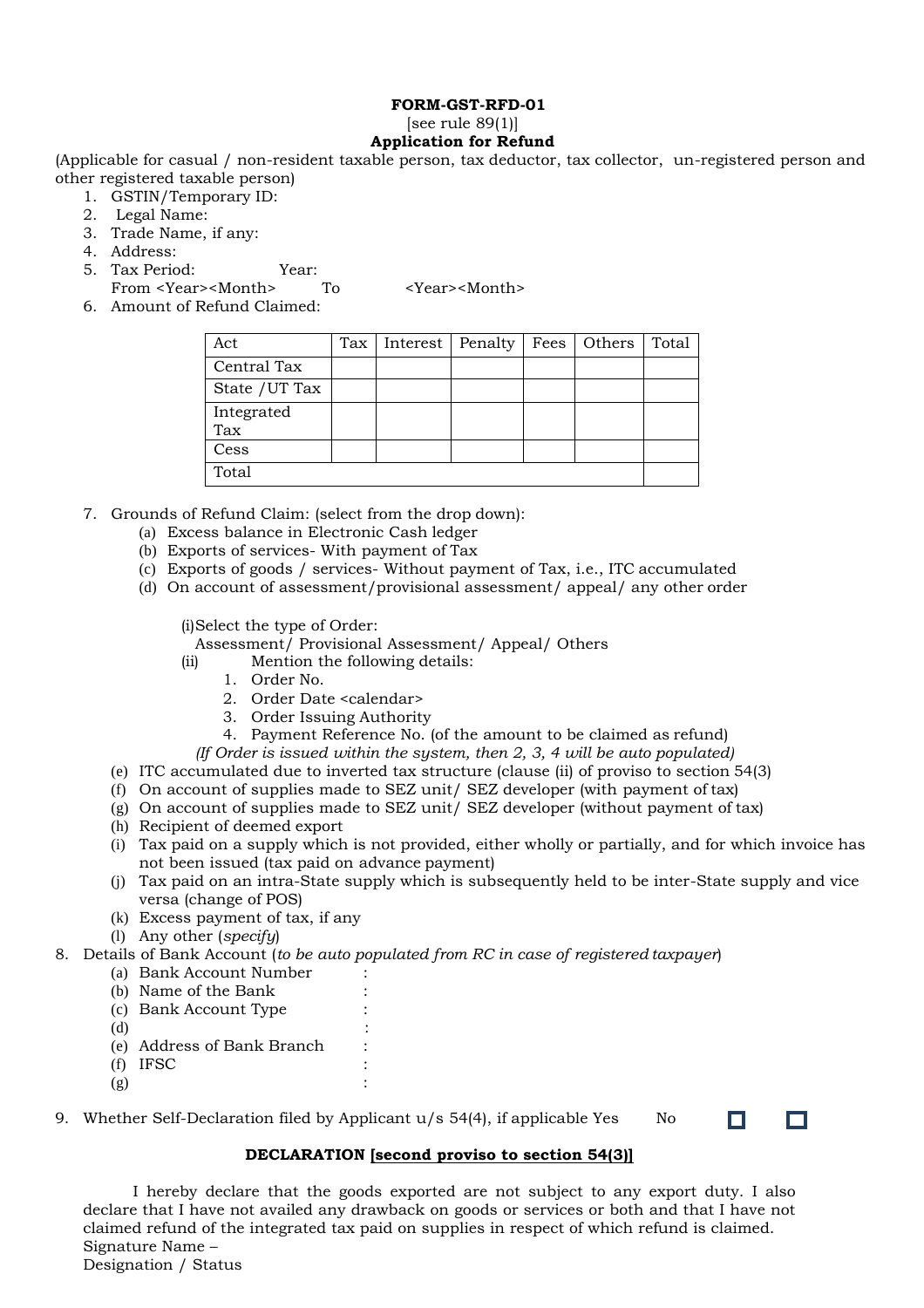#### **DECLARATION [section 54(3)(ii)]**

I hereby declare that the refund of input tax credit claimed in the application does not include input tax credit availed on goods or services used for making nil rated or fully exempt supplies.

Signature Name – Designation or Status

#### **DECLARATION [rule 89(2)(f)]**

I hereby declare that the Special Economic Zone unit /the Special Economic Zone developer has not availed of the input tax credit of the tax paid by the applicant, covered under this refund claim. Signature Name –

Designation / Status

### **DECLARATION [rule 89(2)(g)]**

#### **(For recipients of deemed export)**

I hereby declare that the refund has been claimed only for those invoices which have been reported in statement of inward supplies filed in Form GSTR-2 for the tax for which refund is being claimed and the amount does not exceed the amount of input tax credit availed in the valid return filed for the said tax period.

Signature Name – Designation / Status

#### **SELF-DECLARATION[rule 89(2)(l)]**

I/We (Applicant) having GSTIN/ temporary Id -------, solemnly affirm and certify that in respect of the refund amounting to Rs. ---/ with respect to the tax, interest, or any other amount for the period from---to----, claimed in the refund application, the incidence of such tax and interest has not been passed on to any other person.

(This Declaration is not required to be furnished by applicants, who are claiming refund under clause (a) or clause (b) or clause (c) or clause (d) or clause (f) of subsection (8) of section 54.)

10. Verification

I/We <*Taxpayer Name*> hereby solemnly affirm and declare that the information given herein above is true and correct to the best of my/our knowledge and belief and nothing has been concealed therefrom.

We declare that no refund on this account has been received by us earlier.

Place Signature of Authorised Signatory Date (Name)

Designation/ Status

#### **Annexure-1**

#### **Statement -1 [rule 89(5)]**

| relative 1990. HPC accumulated due to moving this structure |                                                                |                               |                         |                                                                          |
|-------------------------------------------------------------|----------------------------------------------------------------|-------------------------------|-------------------------|--------------------------------------------------------------------------|
| Turnover of<br>inverted rated<br>supply of<br>goods         | Tax payable<br>on such<br>inverted<br>rated supply<br>of goods | Adjusted<br>total<br>turnover | Net input tax<br>credit | Maximum refund<br>amount to be<br>claimed<br>$[(1 \times 4 \div 3) - 2]$ |
|                                                             |                                                                |                               |                         |                                                                          |
|                                                             |                                                                |                               |                         |                                                                          |

Refund Type: ITC accumulated due to inverted tax structure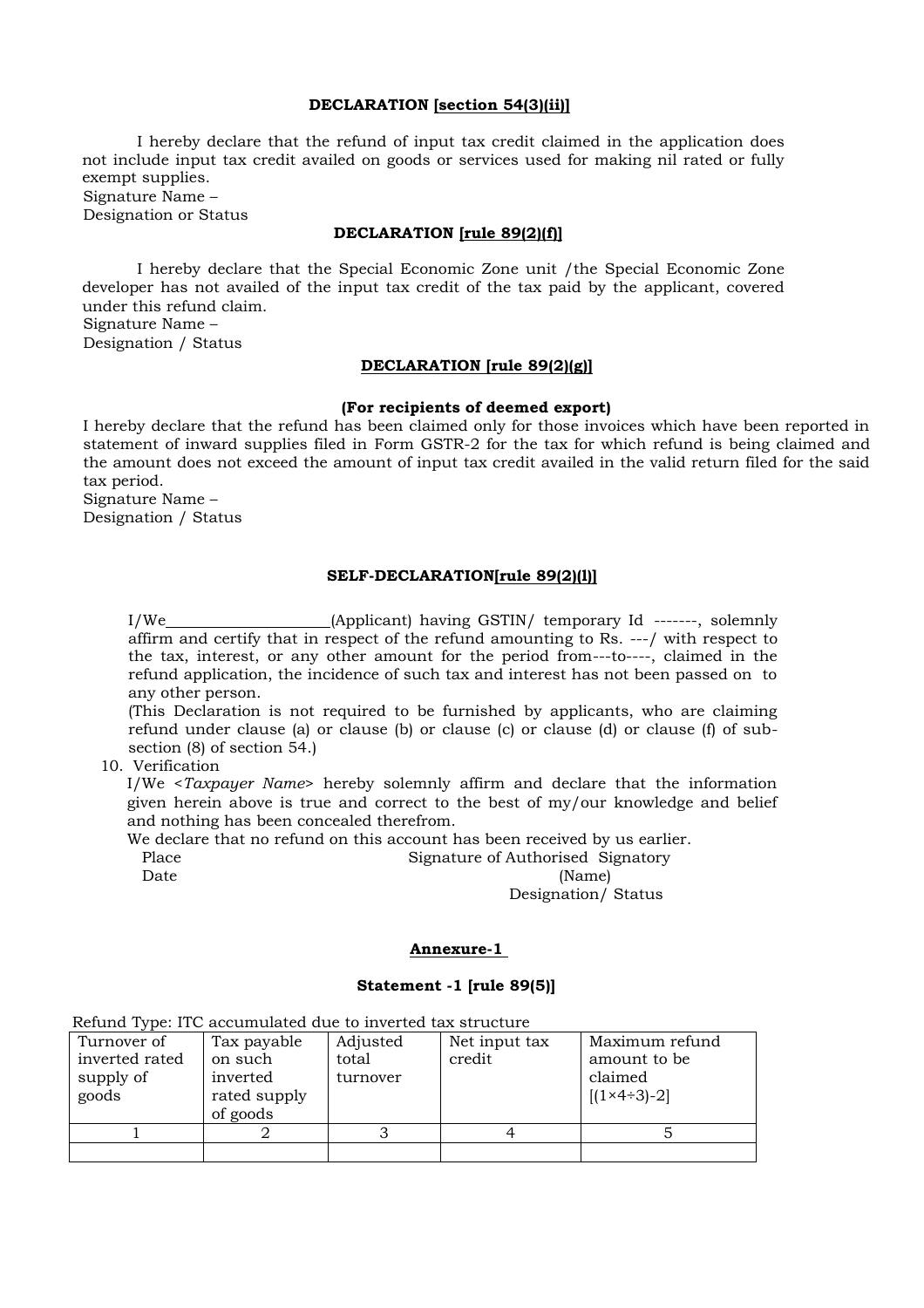# **Statement- 2 [rule 89(2)(c)]**

Refund Type: Exports of services with payment of tax

| Sr. |     | Invoice details |       | Integrated tax |      | BRC/FIRC |      | Integrated                               | Integrated   | Net        |
|-----|-----|-----------------|-------|----------------|------|----------|------|------------------------------------------|--------------|------------|
| No. | No. | Date            | Value | Taxable        | Amt. | No.      | Date | tax involved   tax involved   Integrated |              |            |
|     |     |                 |       | value          |      |          |      | in debit note, in credit                 |              | tax        |
|     |     |                 |       |                |      |          |      | if any                                   | note, if any | $(6+9-10)$ |
|     |     |                 |       |                |      |          |      |                                          | 10           |            |
|     |     |                 |       |                |      |          |      |                                          |              |            |

## **Statement- 3 [rule 89(2)(b) and 89(2)(c)]**

Refund Type: Export without payment of Tax-Accumulated ITC

| Sr. No. |     | Invoice details |       | Goods/   | Shipping bill/ Bill of export EGM Details |     |  |                |      | BRC/FIRC |      |
|---------|-----|-----------------|-------|----------|-------------------------------------------|-----|--|----------------|------|----------|------|
|         | No. | Date            | Value | Services | Port code                                 | No. |  | Date   Ref No. | Date | No.      | Date |
|         |     |                 |       | (G/S)    |                                           |     |  |                |      |          |      |
|         |     |                 |       |          |                                           |     |  |                | 10   |          |      |
|         |     |                 |       |          |                                           |     |  |                |      |          |      |

## **Statement- 3A [rule 89(4)]**

Refund Type: Export without payment of tax (accumulated ITC) – calculation of refund amount

| Turnover of zero<br>rated supply of goods<br>and services | Net input tax<br>credit | Adjusted total<br>turnover | Refund amount<br>$(1\times 2+3)$ |
|-----------------------------------------------------------|-------------------------|----------------------------|----------------------------------|
|                                                           |                         |                            |                                  |
|                                                           |                         |                            |                                  |

### **Statement 4 [rule 89(2)(d) and 89(2)(e)] Supplies to SEZ or SEZ developer**

Refund Type:

On account of supplies made to SEZ unit/ SEZ Developer (on payment of tax)

| GSTIN of  |     |      | Invoice details |          | Shipping bill/  |         | Integrated Tax | Integrat | Integrate | Net        |
|-----------|-----|------|-----------------|----------|-----------------|---------|----------------|----------|-----------|------------|
| recipient |     |      |                 |          | Bill of export/ |         |                | ed tax   | d tax     | Integrated |
|           |     |      |                 | Endorsed |                 |         |                | involved | involved  | tax        |
|           |     |      |                 |          | invoice by SEZ  |         |                | in debit | in credit | $(8+9-10)$ |
|           | No. | Date | Value           | No.      | Date            | Taxabl  | Amt.           | note, if | note, if  |            |
|           |     |      |                 |          |                 | e Value |                | any      | any       |            |
|           |     |      |                 |          |                 |         |                |          |           |            |
|           | ∩   | 3    |                 |          | b               | ⇁       | 8              | q        | 10        | 11         |
|           |     |      |                 |          |                 |         |                |          |           |            |

# **Statement 5 [rule 89(2)(d) and 89(2)(e)]**

Refund Type:On account of supplies made to SEZ unit or SEZ Developer (without payment of tax)

| ، C<br>No. |     | Invoice details |       | Goods/Services<br>(G/S) | Shipping bill/ Bill of export/<br>Endorsed invoice no. |      |
|------------|-----|-----------------|-------|-------------------------|--------------------------------------------------------|------|
|            | No. | Date            | Value |                         | No.                                                    | Date |
|            |     |                 |       |                         |                                                        |      |

## **Statement-5A [rule 89(4)]**

Refund Type: On account of supplies made to SEZ unit or SEZ developer without payment of tax (accumulated ITC) – calculation of refund amount

| Turnover of zero rated   Net input tax<br>supply of goods and | credit | Adjusted total<br>turnover | Refund amount<br>$(1\times 2+3)$ |
|---------------------------------------------------------------|--------|----------------------------|----------------------------------|
| services                                                      |        |                            |                                  |
|                                                               |        |                            |                                  |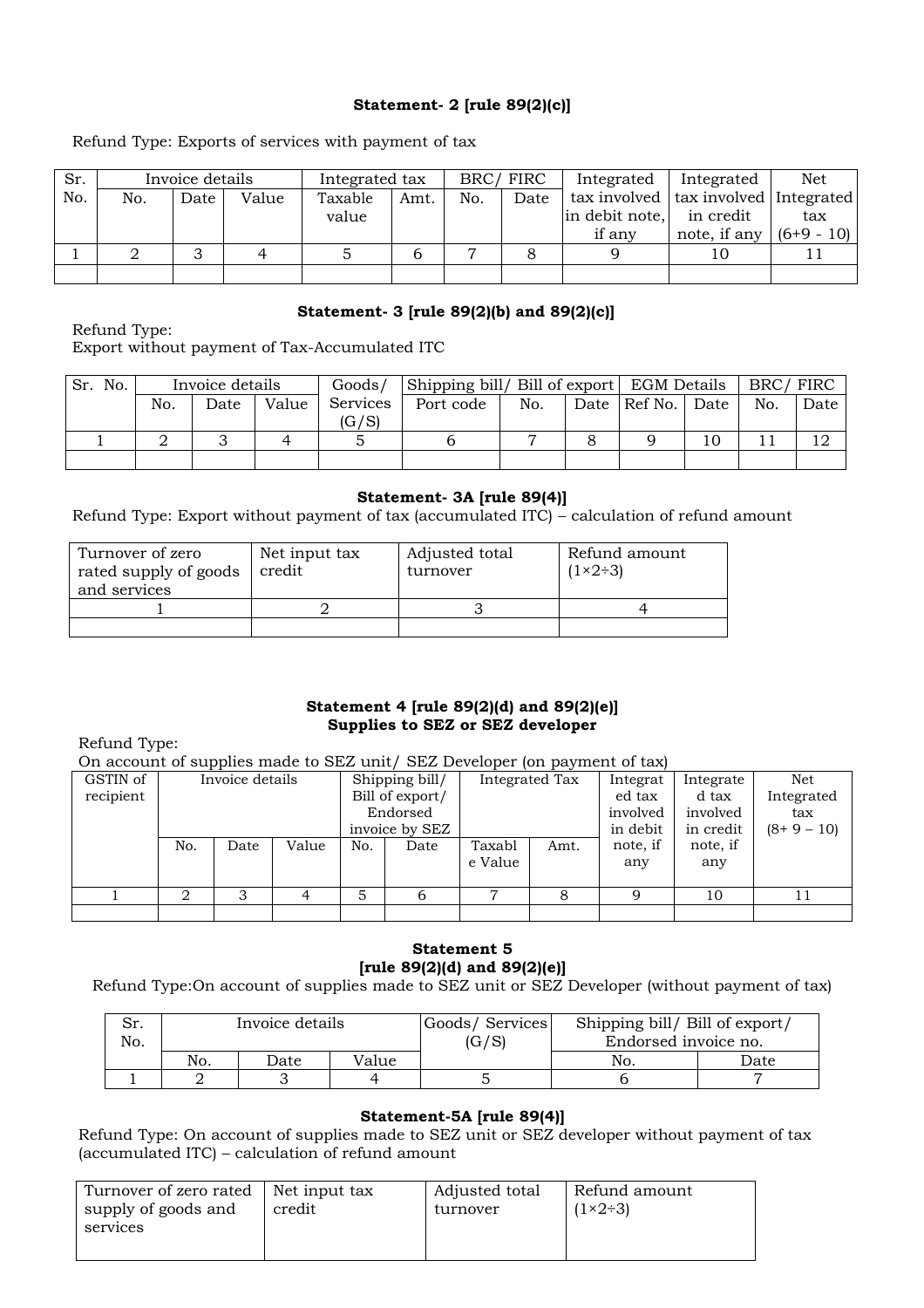# **Statement-6 [rule 89(2)(j)]**

Refund Type:On account of change in POS of the supplies (inter-State to intra-State and vice versa)<br>Order Details (issued in pursuance of Section 77 (1) and (2), if any: Order No: Order Date: Order Details (issued in pursuance of Section 77 (1) and (2), if any: Order No:

| GSTIN/     |                             |                                 |                 |                        |          | Details of invoices covering transaction considered as intra -State Transaction which were held inter State |     |   |                     |          |                                 |     |    |                    |  |
|------------|-----------------------------|---------------------------------|-----------------|------------------------|----------|-------------------------------------------------------------------------------------------------------------|-----|---|---------------------|----------|---------------------------------|-----|----|--------------------|--|
| <b>UIN</b> |                             | inter-State transaction earlier |                 |                        |          |                                                                                                             |     |   |                     |          | intra-State supply subsequently |     |    |                    |  |
| Name       |                             |                                 |                 |                        |          |                                                                                                             |     |   |                     |          |                                 |     |    |                    |  |
| in case    |                             |                                 |                 |                        |          |                                                                                                             |     |   |                     |          |                                 |     |    |                    |  |
| B2C        |                             |                                 | Invoice details |                        | Integrat | Central                                                                                                     |     |   | State Cess Place of | Integrat | Central                         |     |    | State CessPlace of |  |
|            |                             |                                 |                 |                        | ed tax   | tax                                                                                                         | UT  |   | Supply              | ed tax   | tax                             | UT  |    | Supply             |  |
|            |                             |                                 |                 | No. Date Value Taxable |          |                                                                                                             | tax |   |                     |          |                                 | tax |    |                    |  |
|            |                             |                                 |                 | Value                  |          |                                                                                                             |     |   |                     |          |                                 |     |    |                    |  |
|            |                             |                                 |                 |                        |          |                                                                                                             |     |   |                     |          |                                 |     |    |                    |  |
|            | $\mathcal{D}_{\mathcal{L}}$ |                                 |                 | 5                      | 6        |                                                                                                             | 8   | q | 10                  | 11       | 12                              | 13  | 14 | 15                 |  |
|            |                             |                                 |                 |                        |          |                                                                                                             |     |   |                     |          |                                 |     |    |                    |  |

## **Statement 7[rule 89(2)(k)][**

Refund Type: Excess payment of tax, if any in case of Last Return filed. **Refund on account excess payment of tax (In case of taxpayer who filed last return GSTR-3 - table 12)**

|  |            | n casc of taxpayer who hied fast feturn dorfly - table f2) |         |            |             |                |      |  |
|--|------------|------------------------------------------------------------|---------|------------|-------------|----------------|------|--|
|  | Tax period | ARN of                                                     | Date of |            | Tax Payable |                |      |  |
|  |            | return                                                     | filing  | Integrated | Central     | $\vert$ State/ | Cess |  |
|  |            |                                                            | return  | Tax        | Tax         | UT Tax         |      |  |
|  |            |                                                            |         |            |             |                |      |  |
|  |            |                                                            |         |            |             |                |      |  |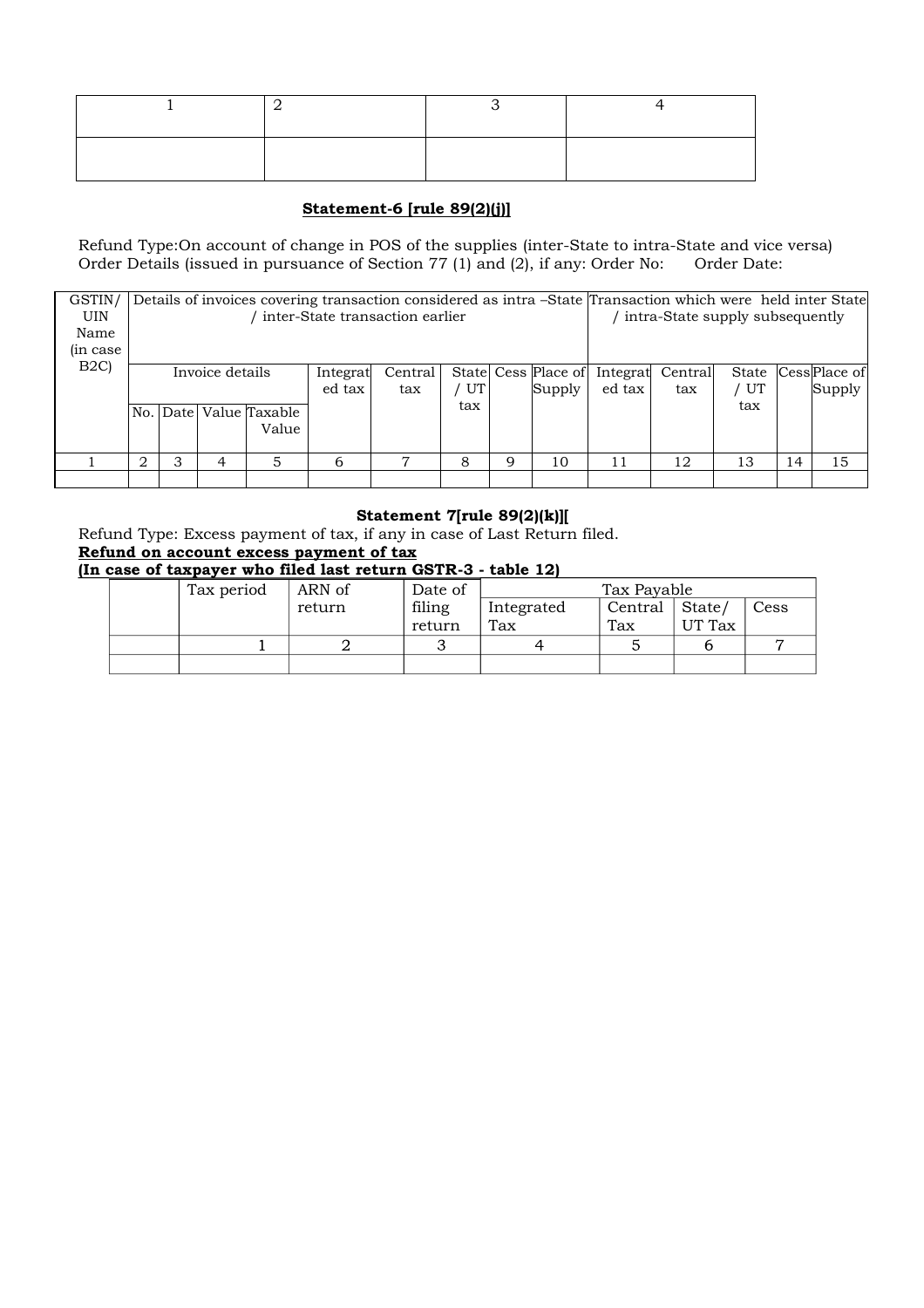# **Annexure-2 Certificate**

## **[rule 89(2)(m)]**

This is to certify that in respect of the refund amounting to Rs. <<>> -------------- (in words) claimed by M/s ----------------- (Applicant's Name) GSTIN/ Temporary ID------- for the tax period < ---->, the incidence of tax and interest, has not been passed on to any other person. This certificate is based on the examination of the Books of Accounts, and other relevant records and Returns particulars maintained/ furnished by the applicant.

Signature of the Chartered Accountant/ Cost Accountant:

Name:

Membership Number:

Place:

Date:

This Certificate is not required to be furnished by the applicant, claiming refund under clause (a) or clause (b) or clause (c) or clause (d) or clause (f) of sub-section (8) of section 54 of the Act.

## **Instructions –**

1. Terms used:

|             | a. $B$ to $C$ :  | From registered person to unregistered person |
|-------------|------------------|-----------------------------------------------|
| b.          | EGM:             | <b>Export General Manifest</b>                |
| $C_{\star}$ | GSTIN:           | Goods and Services Tax Identification Number  |
|             | $d.$ IGST:       | Integrated goods and services tax             |
|             | e. ITC:          | Input tax credit                              |
| f           | POS:             | Place of Supply (Respective State)            |
| g.          | SEZ:             | Special Economic Zone                         |
|             | h. Temporary ID: | Temporary Identification Number               |
|             | UIN:             | Unique Identity Number                        |

2. Refund of excess amount available in electronic cash ledger can also be claimed through return or by filing application.

3. Debit entry shall be made in electronic credit or cash ledger at the time of filing the application.

4. Acknowledgement in Form GST RFD-02 will be issued if the application is found complete in all respects.

5. Claim of refund on export of goods with payment of IGST shall not be processed through this application.

6. Bank account details should be as per registration data. Any change in bank details shall first be amended in registration particulars before quoting in the application.

7. Declaration shall be filed in cases wherever required.

8. 'Net input tax credit' means input tax credit availed on inputs during the relevant period for the purpose of Statement-1 and will include ITC on input services also for the purpose of Statement-3A and 5A.

9. 'Adjusted total turnover' means the turnover in a State or a Union territory, as defined under clause (112) of section 2 excluding the value of exempt supplies other than zero-rated supplies, during the relevant period.

10. For the purpose of Statement-1, refund claim will be based on supplies reported in GSTR-1 and GSTR-2.

11. BRC or FIRC details will be mandatory where refund is claimed against export of services details of shipping bill and EGM will be mandatory to be provided in case of export of goods.